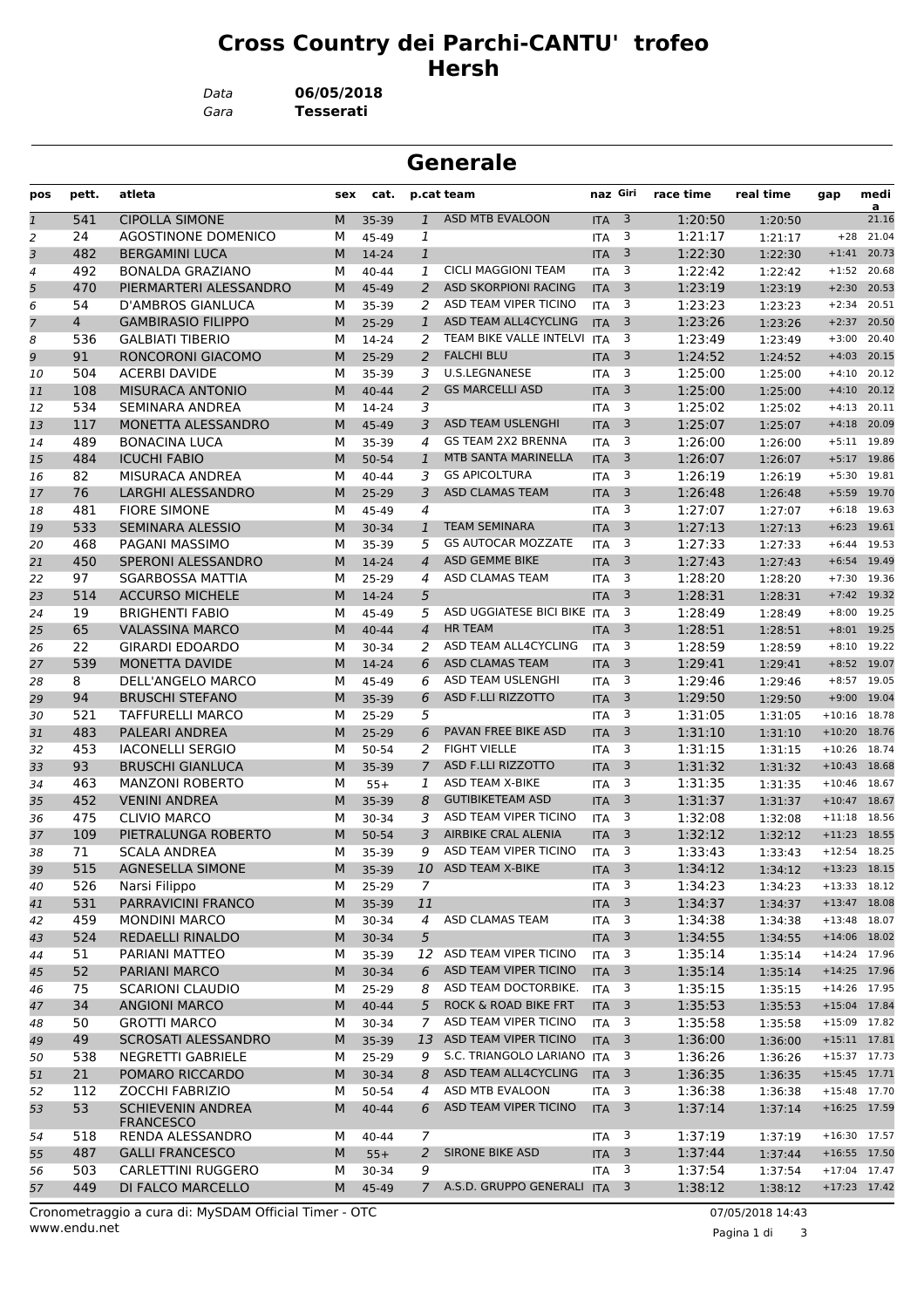## **Generale**

| pos        | pett.        | atleta                        | sex | cat.      |                | p.cat team                     | naz Giri   |                         | race time | real time | gap              | medi<br>a   |
|------------|--------------|-------------------------------|-----|-----------|----------------|--------------------------------|------------|-------------------------|-----------|-----------|------------------|-------------|
| 58         | 114          | <b>EVANTO DAVIDE</b>          | M   | 35-39     | 14             | BICI CLUB 2000                 | <b>ITA</b> | 3                       | 1:38:14   | 1:38:14   | $+17:25$         | 17.41       |
| 59         | 491          | <b>CARE' GINO</b>             | М   | $55+$     | 3              | <b>GS TEAM 2X2 BRENNA</b>      | <b>ITA</b> | 3                       | 1:38:15   | 1:38:15   | $+17:25$         | 17.41       |
| 60         | 507          | <b>SPILLER ANGELO</b>         | M   | 50-54     | 5              | <b>ASD TEAM USLENGHI</b>       | <b>ITA</b> | 3                       | 1:38:17   | 1:38:17   | $+17:27$         | 17.40       |
| 61         | 59           | <b>CRAPIS JIMMY</b>           | М   | 35-39     | 15             | ASD TEAM VIPER TICINO          | <b>ITA</b> | 3                       | 1:38:24   | 1:38:24   | $+17:35$         | 17.38       |
| 62         | 67           | <b>ALBRIZIO PIETRO</b>        | M   | 45-49     | 8              | L.C. BRUGHERIO 2               | <b>ITA</b> | 3                       | 1:38:39   | 1:38:39   | $+17:49$         | 17.34       |
| 63         | 86           | PASSERINI MASSIMILIANO        | М   | 35-39     | 16             | ZERO CYCLING TEAM ASD ITA      |            | 3                       | 1:39:37   | 1:39:37   | $+18:48$ 17.17   |             |
| 64         | 44           | <b>FAVERO FABRIZIO</b>        | M   | 45-49     | 9              | ZERO CYCLING TEAM ASD ITA      |            | 3                       | 1:39:54   | 1:39:54   | $+19:05$         | 17.12       |
| 65         | $\mathbf{1}$ | <b>FERRARIO GIANNI</b>        | М   |           |                | <b>HR TEAM</b>                 | <b>ITA</b> | 3                       | 1:40:09   | 1:40:09   | $+19:19$         | 17.08       |
| 66         | 454          | <b>ZARAMELLA LUCA</b>         | M   | 35-39     | 17             | ASD TEAM VIPER TICINO          | <b>ITA</b> | $\overline{3}$          | 1:40:23   | 1:40:23   | $+19:34$         | 17.03       |
| 67         | 498          | <b>ROSSINI ALBERTO</b>        | М   | $40 - 44$ | 8              | ASD TEAM USLENGHI              | <b>ITA</b> | 3                       | 1:40:27   | 1:40:27   | $+19:38$         | 17.02       |
| 68         | 508          | <b>RIBOLDI EMILIANO</b>       | M   | 45-49     | 10             | ASD BIKE & RUN CREMA           | <b>ITA</b> | 3                       | 1:40:46   | 1:40:46   | $+19:56$         | 16.97       |
| 69         | 472          | PIFFARETTI MICHELE            | М   | $25-29$   | 10             | TEAM BIKE VALLE INTELVI ITA    |            | 3                       | 1:40:48   | 1:40:48   | $+19:59$         | 16.97       |
| 70         | 537          | <b>MEANI FILIPPO</b>          | M   | $40 - 44$ | 9              |                                | <b>ITA</b> | 3                       | 1:41:01   | 1:41:01   | $+20:11$         | 16.93       |
| 71         | 535          | <b>CONFORTI ALESSANDRO</b>    | M   | 30-34     | 10             | TEAM MTB LOMAZZO               | <b>ITA</b> | 3                       | 1:41:18   | 1:41:18   | $+20:29$         | 16.88       |
| 72         | 70           | <b>TREZZI ALBERTO</b>         | M   | 30-34     | 11             | ASD MTB EVALOON                | <b>ITA</b> | 3                       | 1:41:25   | 1:41:25   | $+20:36$         | 16.86       |
| 73         | 493          | <b>ASTORRI STEFANO GILLES</b> | М   | 25-29     | 11             | <b>GEMINI TEAM</b>             | <b>ITA</b> | 3                       | 1:41:39   | 1:41:39   | $+20:49$         | 16.82       |
| 74         | 392          | <b>SBARRA GIANLUCA</b>        | M   | 50-54     | 6              |                                | <b>ITA</b> | 3                       | 1:41:54   | 1:41:54   | $+21:05$         | 16.78       |
| 75         | 519          | CALCATERRA SAMUELE            | М   | 45-49     | 11             | ASD TEAM VIPER TICINO          | <b>ITA</b> | 3                       | 1:42:06   | 1:42:06   | $+21:17$         | 16.75       |
| 76         | 477          | <b>SANNA SILVIO</b>           | M   | $40 - 44$ | 10             | ASD BIKE & RUN CREMA           | <b>ITA</b> | 3                       | 1:42:32   | 1:42:32   | $+21:42$         | 16.68       |
| 77         | 509          | <b>MARANGON MATTEO</b>        | М   | 35-39     |                | 18 ASD F.LLI RIZZOTTO          | <b>ITA</b> | 3                       | 1:42:48   | 1:42:48   | $+21:59$         | 16.64       |
|            | 516          | <b>ZAGARIA FRANCESCO</b>      | M   | 45-49     | 12             |                                | <b>ITA</b> | 3                       | 1:42:57   |           | $+22:07$         | 16.61       |
| 78         |              |                               |     |           |                | ASD TEAM USLENGHI              |            | 3                       |           | 1:42:57   | $+22:12$         | 16.60       |
| 79         | 111          | <b>LUONI EROS</b>             | М   | 45-49     | 13             |                                | <b>ITA</b> |                         | 1:43:01   | 1:43:01   |                  |             |
| 80         | 474          | <b>ARNABOLDI MARCO</b>        | M   | 35-39     | 19             | ASD TEAM DUAL BIKE             | <b>ITA</b> | 3                       | 1:43:18   | 1:43:18   | $+22:29$         | 16.55       |
| 81         | 469          | <b>FERRAZZINI GIUSEPPE</b>    | М   | 50-54     | 7              | ASD SKORPIONI RACING           | <b>ITA</b> | 3                       | 1:43:24   | 1:43:24   | $+22:35$         | 16.54       |
| 82         | 74           | <b>BONELLI MASSIMILIANO</b>   | M   | 14-24     | $\overline{7}$ | <b>B'TWIN RACING TEAM</b>      | <b>ITA</b> | 3                       | 1:43:32   | 1:43:32   | $+22:42$         | 16.52       |
| 83         | 28           | <b>BOZZINI PAOLO</b>          | M   | 35-39     | 20             | DARRA RACING TEAM              | <b>ITA</b> | 3                       | 1:44:12   | 1:44:12   | $+23:23$         | 16.41       |
| 84         | 499          | RUGGIRELLO CLAUDIO            | M   | 50-54     | 8              | <b>DARRA RACING TEAM</b>       | <b>ITA</b> | 3                       | 1:44:25   | 1:44:25   | $+23:36$         | 16.38       |
| 85         | 451          | <b>CONDO' DANIELE</b>         | М   | 35-39     | 21             | ASD TEAM VIPER TICINO          | <b>ITA</b> | 3                       | 1:44:30   | 1:44:30   | $+23:41$         | 16.36       |
| 86         | 110          | <b>SARTO FRANCESCO</b>        | M   | 45-49     | 14             | <b>HR TEAM</b>                 | <b>ITA</b> | 3                       | 1:44:59   | 1:44:59   | $+24:10$         | 16.29       |
| 87         | 96           | <b>MAGLIFIORE ENRICO</b>      | М   | $55+$     | 4              | KILOMETROZERO                  | <b>ITA</b> | 3                       | 1:45:27   | 1:45:27   | $+24:38$         | 16.22       |
| 88         | 16           | PARISOTTO LUCA                | M   | 35-39     | 22             | ASD MTB EVALOON                | <b>ITA</b> | 3                       | 1:45:41   | 1:45:41   | $+24:52$         | 16.18       |
| 89         | 58           | ZANESCO ALESSANDRO            | М   | 35-39     | 23             | ASD TEAM VIPER TICINO          | <b>ITA</b> | 3                       | 1:45:42   | 1:45:42   | $+24:53$         | 16.18       |
| 90         | 15           | <b>VENTURINI PAOLO</b>        | M   | 45-49     | 15             | BICITIME RACING TEAM A. ITA    |            | 3                       | 1:45:42   | 1:45:42   | $+24:53$         | 16.18       |
| 91         | 87           | <b>VERRENGIA ITALO</b>        | М   | 50-54     | 9              | <b>ASD SKORPIONI RACING</b>    | <b>ITA</b> | 3                       | 1:45:47   | 1:45:47   | $+24:58$         | 16.17       |
| 92         | 458          | PIVOTTO GIANLUCA              | M   | 30-34     | 12             | <b>ASD CLAMAS TEAM</b>         | <b>ITA</b> | 3                       | 1:46:17   | 1:46:17   | $+25:27$         | 16.09       |
| 93         | 479          | LAZZARONI MANUEL              | М   | 35-39     | 24             | AVIS RIVOLTA                   | <b>ITA</b> | 3                       | 1:46:21   | 1:46:21   | $+25:31$         | 16.08       |
| 94         | 500          | <b>BORGATO MAURO</b>          | M   | 45-49     | 16             | <b>ASD SKORPIONI RACING</b>    | <b>ITA</b> | 3                       | 1:46:55   | 1:46:55   | $+26:06$         | 15.99       |
| 95         | 497          | <b>BUZZETTI MAURO</b>         | М   | 45-49     | 17             | ASD SKORPIONI RACING           | <b>ITA</b> | 3                       | 1:47:15   | 1:47:15   | $+26:26$         | 15.95       |
| 96         | 502          | Codazzi Luca                  | M   | 45-49     | 18             |                                | <b>ITA</b> | 3                       | 1:47:30   | 1:47:30   | $+26:40$ 15.91   |             |
| 97         | 42           | <b>FISICHELLA ALFIO</b>       | м   | 50-54     |                | 10 ZERO CYCLING TEAM ASD ITA 3 |            |                         | 1:47:47   | 1:47:47   | $+26:58$ 15.87   |             |
| 98         | 26           | <b>OSSOLA DANIELE</b>         | M   | 50-54     | 11             | <b>ASD NOSURRENDER</b>         | $ITA$ 3    |                         | 1:47:55   | 1:47:55   | +27:06 15.85     |             |
| 99         | 83           | DE PIERI ANDREA               | м   | 35-39     |                | 25 U.S.LEGNANESE               | <b>ITA</b> | 3                       | 1:48:33   | 1:48:33   | $+27:44$ 15.75   |             |
| 100        | 35           | <b>CAVA ADRIANO</b>           | M   | $40 - 44$ | 11             | ASD CLAMAS TEAM                | <b>ITA</b> | $\overline{\mathbf{3}}$ | 1:49:28   | 1:49:28   | +28:39 15.62     |             |
| 101        | 462          | MAPELLI CARLO                 | М   | $55+$     |                | 5 KTM                          | <b>ITA</b> | 3                       | 1:49:44   | 1:49:44   | +28:55 15.58     |             |
| 102        | 29           | <b>CAVA MASSIMO</b>           | M   | 45-49     |                | 19 ASD CLAMAS TEAM             | <b>ITA</b> | $\overline{\mathbf{3}}$ | 1:50:55   | 1:50:55   | +30:06 15.42     |             |
| 103        | 48           | <b>CLIVIO ALESSANDRO</b>      | М   | 35-39     |                | 26 ASD TEAM VIPER TICINO       | <b>ITA</b> | 3                       | 1:51:01   | 1:51:01   | $+30:11$ 15.40   |             |
| 104        | 107          | <b>CURRO' STEFANO</b>         | M   | 40-44     |                | 12 ASD TEAM USLENGHI           | <b>ITA</b> | $\overline{\mathbf{3}}$ | 1:51:01   | 1:51:01   | $+30:12$ 15.40   |             |
| 105        | 68           | <b>GALBIATI ANDREA</b>        | м   | 45-49     |                | 20 L.C. BRUGHERIO 2            | <b>ITA</b> | 3                       | 1:52:07   | 1:52:07   | $+31:18$ 15.25   |             |
| 106        | 496          | <b>VALENTI ANDREA</b>         | M   | 45-49     |                | 21 ASD SKORPIONI RACING        | <b>ITA</b> | 3                       | 1:52:33   | 1:52:33   | $+31:44$ 15.19   |             |
| 107        | 523          | <b>CINOTTI MICHELE</b>        | М   | 40-44     |                | 13 TEAM HERSH                  | ITA        | $\overline{\mathbf{3}}$ | 1:53:28   | 1:53:28   | +32:38 15.07     |             |
|            | 466          | <b>BUSNELLI MARIO</b>         | M   | $55+$     | 6              | ASD TEAM VIPER TICINO          | <b>ITA</b> | $\overline{\mathbf{3}}$ | 1:55:07   | 1:55:07   | $+34:18$ 14.86   |             |
| 108<br>109 | 495          | <b>COLOMBO SIMONE</b>         | м   | 14-24     | 8              |                                | ITA        | 3                       | 1:55:16   | 1:55:16   | +34:27 14.84     |             |
|            | 501          | LANFRANCONI ALBERTO           |     |           |                | 22 COMOLAKE TEAM               |            | $\overline{\mathbf{3}}$ | 1:55:53   |           | +35:04 14.76     |             |
| 110        |              |                               | M   | 45-49     |                | 27 ASD CLAMAS TEAM             | <b>ITA</b> |                         |           | 1:55:53   | $+36:15$ 14.61   |             |
| 111        | 89           | <b>CONTE LUCA</b>             | м   | 35-39     |                |                                | <b>ITA</b> | 3                       | 1:57:04   | 1:57:04   |                  |             |
| 112        | 471          | FORTUNATI VLADIMIR            | M   | 35-39     |                | 28 COMOLAKE TEAM               | <b>ITA</b> | 3                       | 1:57:21   | 1:57:21   | +36:32 14.57     |             |
| 113        | 85           | <b>BARBATO ALBERTO</b>        | М   | 30-34     |                | 13 L.C. BRUGHERIO 2            | <b>ITA</b> | 3                       | 1:57:32   | 1:57:32   | +36:43 14.55     |             |
| 114        | 488          | <b>VALSECCHI CESARE</b>       | M   | 45-49     |                | 23 SIRONE BIKE ASD             | <b>ITA</b> | $\overline{\mathbf{3}}$ | 1:57:43   | 1:57:43   | +36:53 14.53     |             |
| 115        | 467          | PAGANI STEFANO                | М   | $55+$     | 7              | <b>GS AUTOCAR MOZZATE</b>      | ITA        | $\overline{\mathbf{3}}$ | 1:58:08   | 1:58:08   | $+37:19$ 14.48   |             |
| 116        | 113          | <b>MENIN FABIO PAOLO</b>      | M   | 50-54     |                | 12 AIRBIKE CRAL ALENIA         | <b>ITA</b> | $\overline{\mathbf{3}}$ | 1:58:36   | 1:58:36   | $+37:47$ 14.42   |             |
| 117        | 62           | <b>CORDARO GIUSEPPE</b>       | м   | 25-29     |                | 12 ASD TEAM VIPER TICINO       | <b>ITA</b> | 3                       | 1:58:47   | 1:58:47   | $+37:57$ 14.40   |             |
| 118        | 43           | <b>MARTINELLI STEFANO</b>     | M   | 45-49     |                | 24 ZERO CYCLING TEAM ASD ITA   |            | 3                       | 1:59:50   | 1:59:50   | +39:01 14.27     |             |
| 119        | 56           | <b>MELI ALESSANDRO</b>        | М   | 50-54     |                | 13 ASD TEAM VIPER TICINO       | <b>ITA</b> | 3                       | 2:22:22   | 2:22:22   | $+1:01:33$ 12.01 |             |
| 120        | 490          | <b>COMI DANIELE</b>           | M   | 35-39     |                | 29 TEAM BICIAIO A.S.D.         | <b>ITA</b> | $\overline{2}$          | 1:17:24   | 1:17:24   |                  | 22.09       |
| 121        | 455          | DEL DEO SILVIO                | м   | 25-29     |                | 13 ASD CLAMAS TEAM             | <b>ITA</b> | $\overline{2}$          | 1:18:01   | 1:18:01   |                  | $+37$ 21.92 |

Pagina 2 di 3